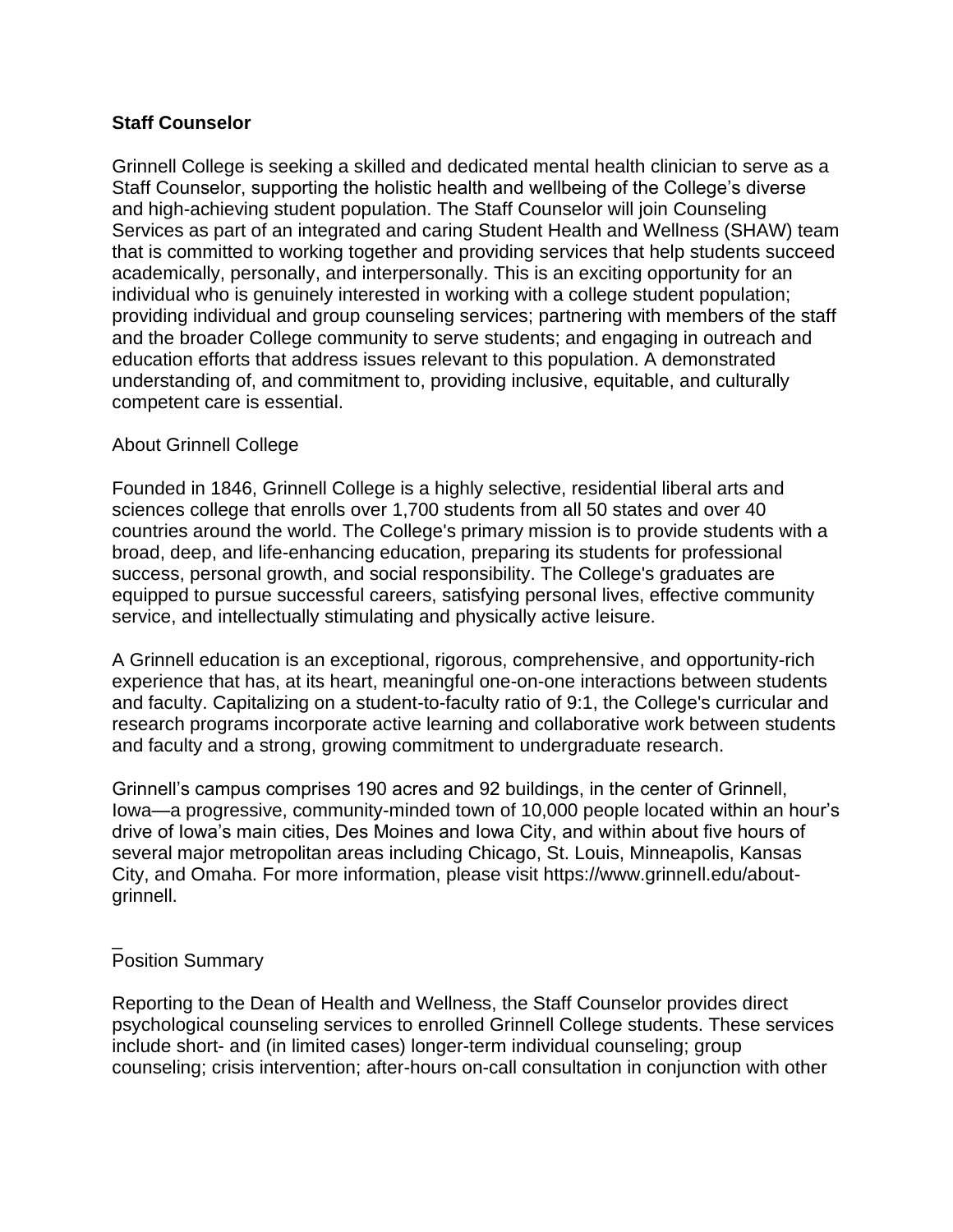providers on a rotational basis; and outreach and consultation to students, faculty, and staff.

Essential Responsibilities

Provide Counseling Services to Students Including:

- Triage and clinical assessment of students
- Diagnose, counsel, and/or treat students
- Individual and group counseling
- Crisis intervention

• Collaborate and make referrals to medical staff for evaluation or medication; assist with and coordinate hospitalization and outpatient treatment discharge plans

• Implement patient treatment plans; chart updates including: clinical notes, chart reviews, and termination notes completed in a timely manner

- Evaluations of treatment effectiveness and patient care; resolution of issues
- Maintain confidentiality of patient information

• Compliance with operational policies and procedures, and applicable ethical and legal standards; ensure reports, survey data, division information, and paperwork are completed, processed, and maintained in a timely manner

Provide Outreach and Consultation to Students, Faculty, and Staff Including:

• Consult and advise faculty, staff, and administrators concerning problem identification, response, and resolution techniques for students experiencing a wide range of mental health concerns

• Educational workshops that are well designed, facilitated, presented, and pertinent for students, staff, and faculty

• Serve on committees and task forces, as appropriate

• After-hours on-call consultation to Residence Life Coordinators and Deans On-Call in conjunction with other providers on a rotational basis

General Administration

• Coordinate a service area such as Outreach and Group

• Attend departmental meetings (e.g., staff meeting, case management, SHAW Care Team)

# Required Qualifications

• Master's degree in counseling, social work, or marriage and family therapy

• Licensed mental health clinician (LISW, LMFT, LMHC, or Licensed Psychologist) in the state of Iowa or currently licensed in another state and eligible to attain Iowa licensure

o The College will consider a candidate who is in the process of obtaining licensure and will provide the necessary supervision to complete that process.

• At least one year of relevant experience; completion of an accredited pre- doctoral internship fulfills this requirement.